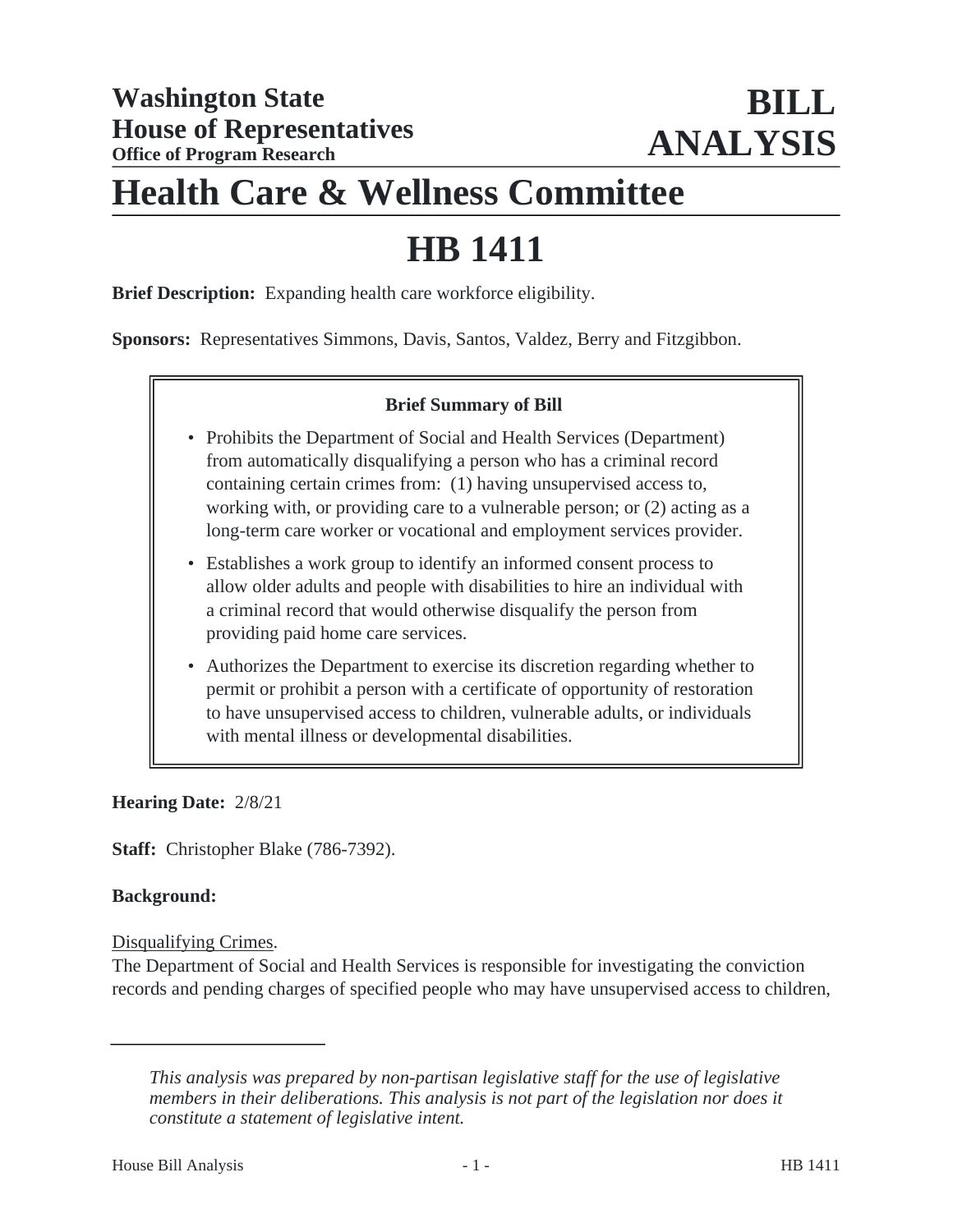vulnerable adults, or individuals with mental illness or developmental disabilities, including Department employees or applicants, in-home service providers, and long-term care facilities. Agencies, facilities, and individuals who provide care to vulnerable adults may not allow persons to work in a position that may involve unsupervised access to minors or vulnerable adults if the person has been convicted of or has a pending charge for certain disqualifying crimes. In some cases a person will not be automatically disqualified from employment if a designated number of years have passed since the date of conviction for the disqualifying crime. In those instances, the person may be allowed to work in a position with access to minors and vulnerable adults depending on the results of a character, competence, and suitability review.

# Certificate of Restoration of Opportunity.

A certificate of restoration of opportunity (CROP) may be granted to a person by a superior court if the person:

- has achieved the applicable waiting period following sentencing or release from confinement, as follows: one year for misdemeanors and gross misdemeanors when sentenced to probation or some other noncustodial sentence; 18 months for misdemeanors and gross misdemeanors when sentenced to a term of confinement; two years for a class B or C felony; or five years for any violent offense;
- is in compliance with or completed all sentencing requirements, including legal financial obligations;
- does not have any new arrests, convictions, or pending criminal charges or known imminent charges; and
- is not required to register as a sex offender.

A person is not eligible for a CROP if he or she has ever been convicted of any of the following offenses: a class A felony, an attempt to commit a class A felony, or criminal solicitation of or criminal conspiracy to commit a class A felony; a sex offense; a crime that includes sexual motivation; extortion in the first degree; drive-by shooting; vehicular assault; or luring.

In general, a public entity may not disqualify a person who holds a CROP for a license, certificate, or qualification to engage in the practice of a profession or business solely based on criminal history if the person meets all other statutory or regulatory requirements. The following entities may disqualify a person who holds a CROP based solely on criminal history: criminal justice agencies and the Washington State Bar Association. The following entities may disqualify a person who holds a CROP based solely on criminal history if the profession or license would give the person unsupervised access to vulnerable persons: the Department of Social and Health Services, the Department of Children, Youth, and Families, and the Department of Health.

# **Summary of Bill:**

# Disqualifying Crimes.

The Department of Social and Health Services (Department) may not automatically disqualify a person who has a criminal record that contains certain crimes from: (1) having unsupervised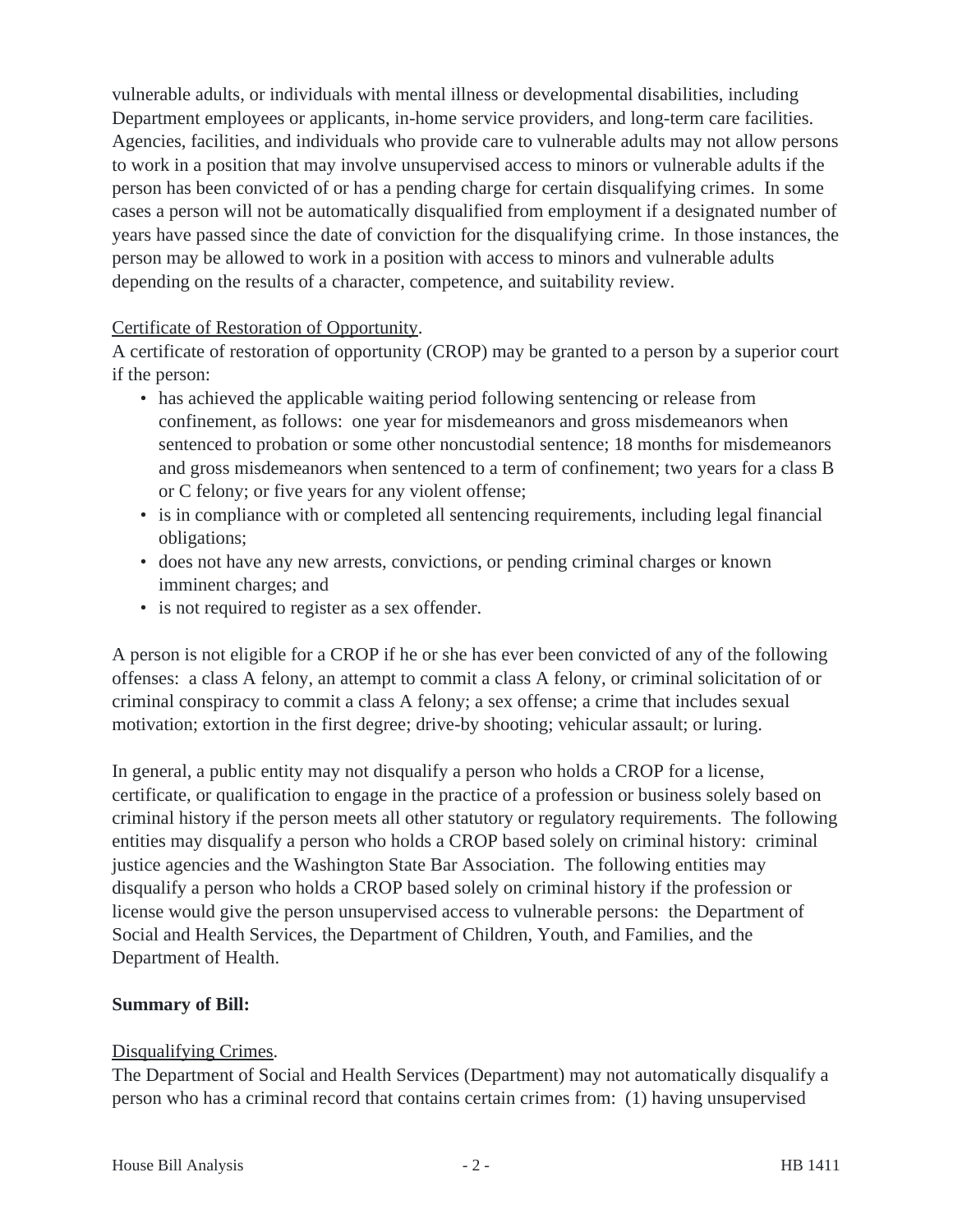access to, working with, or providing care to a vulnerable person; or (2) acting as a long-term care worker or vocational and employment services provider. The person may engage in these activities once a specified amount of time has passed since the most recent conviction for each crime and the date of the background check. The crimes and the specified minimum times are:

- Selling drug paraphernalia after at least three years have passed;
- Selling marijuana to a person under the age of 21 years old after at least three years have passed;
- Theft in the first degree after at least five years have passed;
- Robbery in the second degree after at least five years have passed;
- Extortion in the second degree after at least five years have passed;
- Assault in the second degree after at least five years have passed; and
- Assault in the third degree after at least five years have passed.

While the Department may not automatically disqualify a person, the Department or an employer under contract with the Department has the discretion to consider any of the convictions when conducting a character, competence, and suitability review regarding a person to be employed in a position caring for, or having unsupervised access to, a vulnerable adult. The Department and the employer are immune from law suits based upon their exercise of discretion or refusal to exercise discretion and the crimes may not be introduced as evidence of negligence or intentionally tortious conduct by the Department or the employer.

The exemption from automatic disqualification does not apply to crimes involving the abuse, neglect, personal or financial exploitation, or abandonment of a minor or vulnerable adult. In addition, the exemption does not allow for care to be provided or paid for if it would be prohibited under federal Medicare or Medicaid rules.

#### Informed Consent Work Group.

The Department must facilitate a work group to identify an informed consent process to allow older adults and people with disabilities to hire an individual with a criminal record that would otherwise disqualify the person from providing paid home care services.

The Department must appoint the members of the work group, which include:

- two representatives from the Department;
- two representatives from community-based organizations that represent people with criminal records;
- one representative from a community-based organization that represents Black communities;
- one representative from an organization or tribe to represent the interests of American Indians or Alaska Natives;
- one representative from a community-based organization that represents immigrant populations or persons of color;
- three representatives from the union representing the majority of long-term care workers in Washington;
- one representative of a consumer-directed employer;